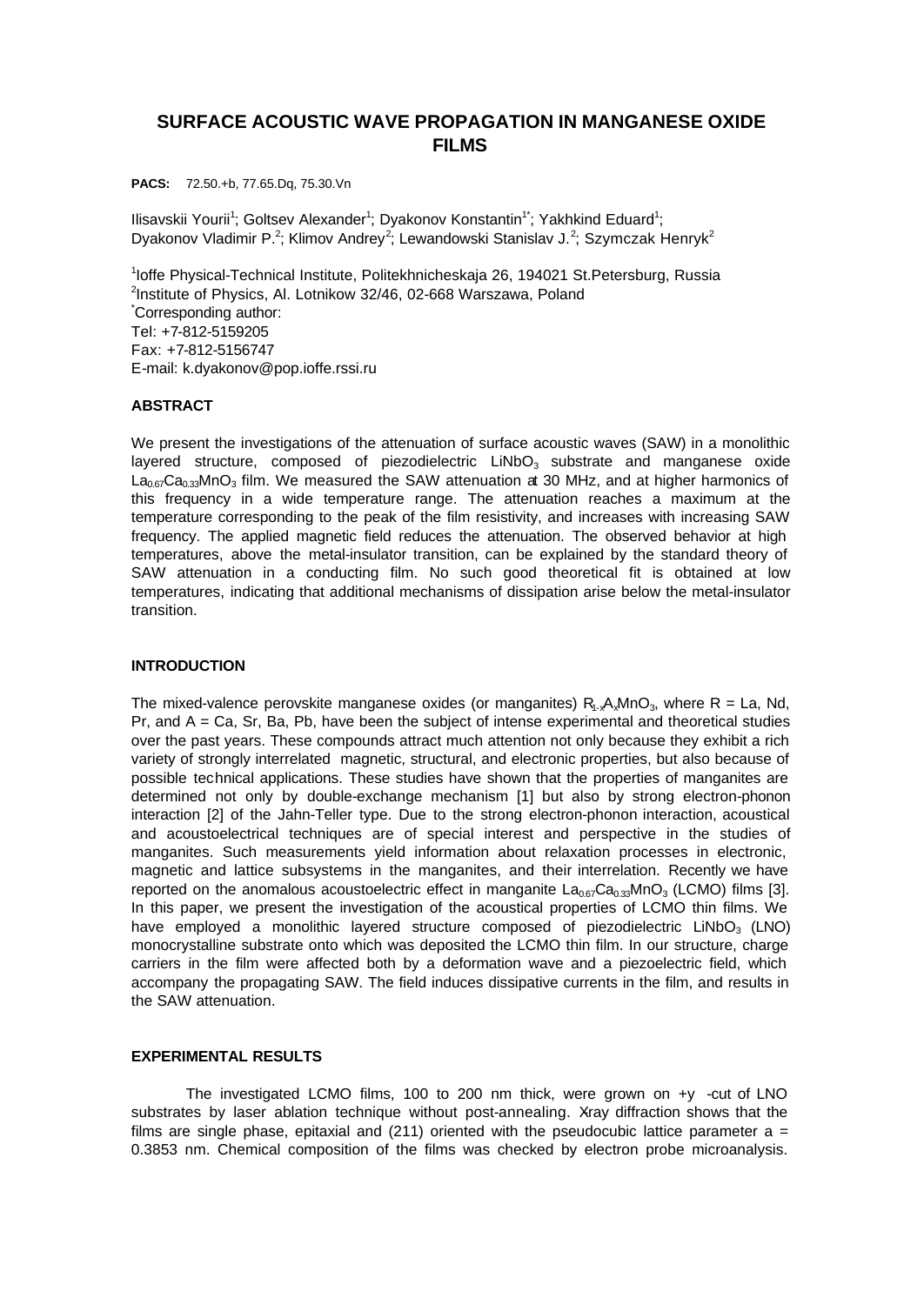Additional characterization of the films was performed by ac susceptibility and thermoelectric power measurements.



Fig. 1. Temperature dependence of the sample resistivity at  $H = 0$  (solid line) and  $H = 25.5$  kOe (dashed line), and ac susceptibility measured using in-plane ac magnetic field of 5 Oe at 625 kHz (open circles).

In the experiments, the SAW of the Rayleigh type was launched along the surface of LNO substrate. The SAW pulse was generated and detected by two interdigital transducers (IDT), positioned at the edges of the substrate with the LCMO film deposited centrally between them. The pulse duration was varied from 1 to 7 μs and the pulse repetition rate was kept constant at 50 Hz. The SAW attenuation has been measured at the IDT resonant frequency of 30 MHz and its higher harmonics in the linear in the SAW intensity regime.

The resistivity  $p(T)$  of the investigated LCMO films attains a maximum at 220 K in the vicinity of the ferromagnetic phase transition (Fig.1). An applied magnetic field H shifts the  $p(T)$ peak towards higher temperatures and reduces the film resistivity, resulting in the magnetoresistance effect: MR =  $[\rho (H)-\rho(0)]/\rho(0) \sim -80$  % at 25.5 kOe.

The temperature dependence of the SAW attenuation Γ in the LCMO films, measured at H  $= 0$  and at various frequencies, is shown in Fig.2, where symbols mark the experimental data obtained for different frequencies. At all frequencies Γ(T) demonstrates the following behavior: it is small at high and low temperatures and approaches its maximum value when the resistivity peaks. The attenuation increases with increasing SAW frequency. We analyze the observed temperature behavior in frame of the standard theory of the SAW attenuation in a layered structure composed of piezoelectric substrate and conducting film [4]. In this case, the attenuation can be described by the following equation:

$$
\mathbf{G} = \frac{2\mathbf{p}}{\mathbf{I}} K^2 \frac{\mathbf{S}_0 / \mathbf{S}_m}{1 + (\mathbf{S}_0 / \mathbf{S}_m)^2},
$$
\n(1)

where  $K^2$  is the electromechanical coupling coefficient,  $\lambda$  is the SAW wavelength,  $s$  is the LCMO film sheet conductivity and *s*m is a material constant. Assuming a frequency dependent conductivity, we calculated the attenuation from Eq.(1) and found a good agreement between the theory and our experimental data at high temperatures, above the metal-insulator transition. Our analysis indicates an approximately linear frequency dependent contribution to the conductivity in the paramagnetic region. The sheet conductivity of the LCMO film increases with increasing frequency from 2.2⋅10<sup>-4</sup>  $\Omega$ <sup>-1</sup> at 30 MHz to 4.3⋅10<sup>-4</sup>  $\Omega$ <sup>-1</sup> at 203 MHz, as shown in the inset in Fig.2. Such a non Drude behavior of the conductivity, as well as the temperature dependence of the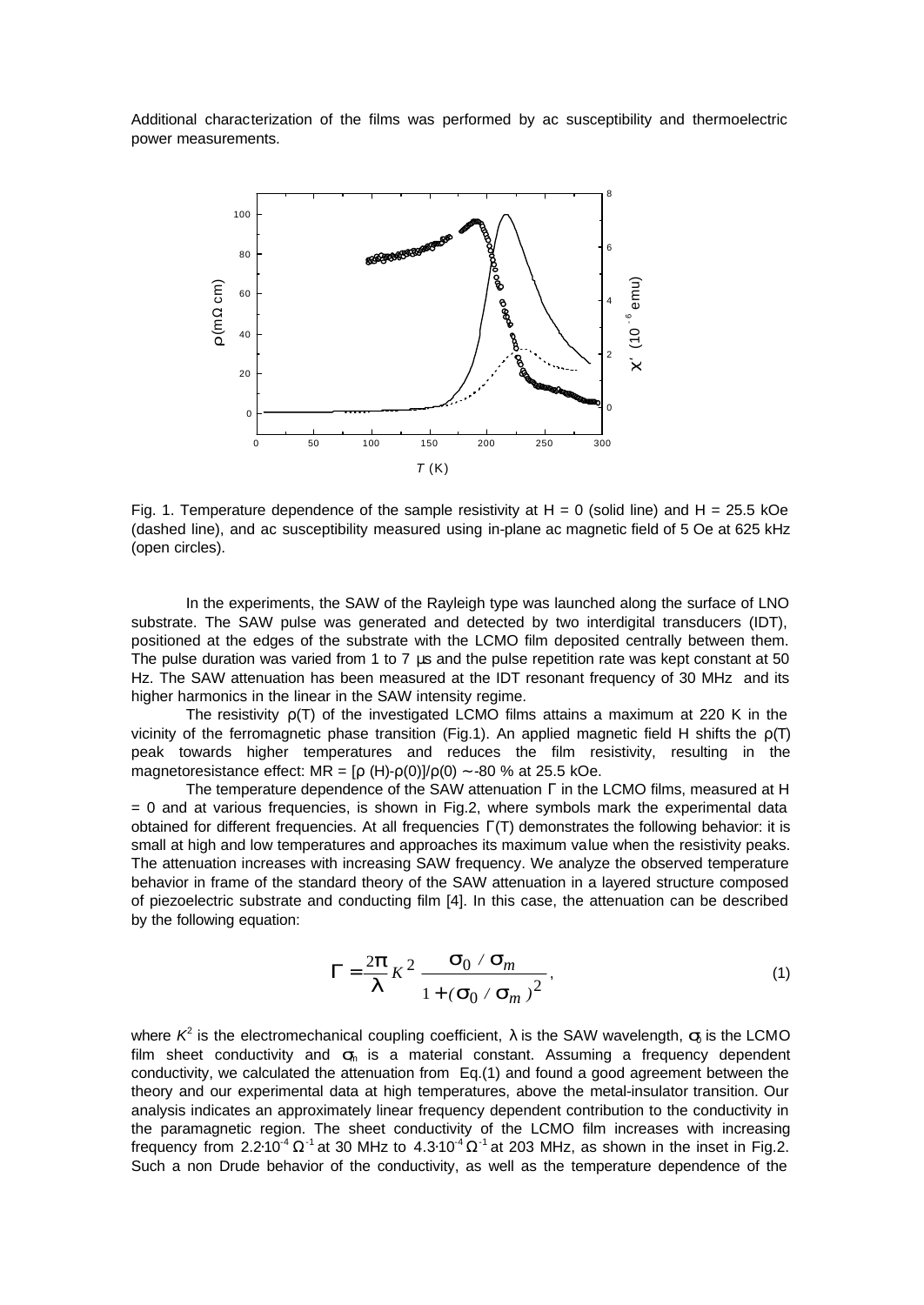SAW attenuation, may be explained by the formation of small polarons due to the strong electronphonon coupling.



Fig. 2. SAW attenuation Γ versus temperature in the LCMO-LNO layered structure at H=0 for different frequencies: 1 - 30 MHz; 2 - 87 MHz; 3 - 150 MHz; 4 - 203 MHz. Dashed lines - the attenuation calculated from from Eq.(1). Inset: fequency dependence of the LCMO film sheet conductivity at  $T = 300$  K.

No such good fit is obtained at low temperatures, indicating that additional mechanisms of dissipation arise below the metal-insulator transition. The deformation potential interaction, the electronic phase separation observed in manganites in the ferromagnetic phase and the Joule losses in oscillating magnetic domains are likely candidates for such mechanisms.



Fig. 3. SAW attenuation  $\Gamma$  versus temperature in the LCMO-LNO layered structure at H = 0 (solid circles) and H = 3 kOe (open circles) measured at frequency 87 MHz. Inset: the magnetoresistance effect in the LCMO film (solid line); the change of attenuation in the magnetic field (solid squares).